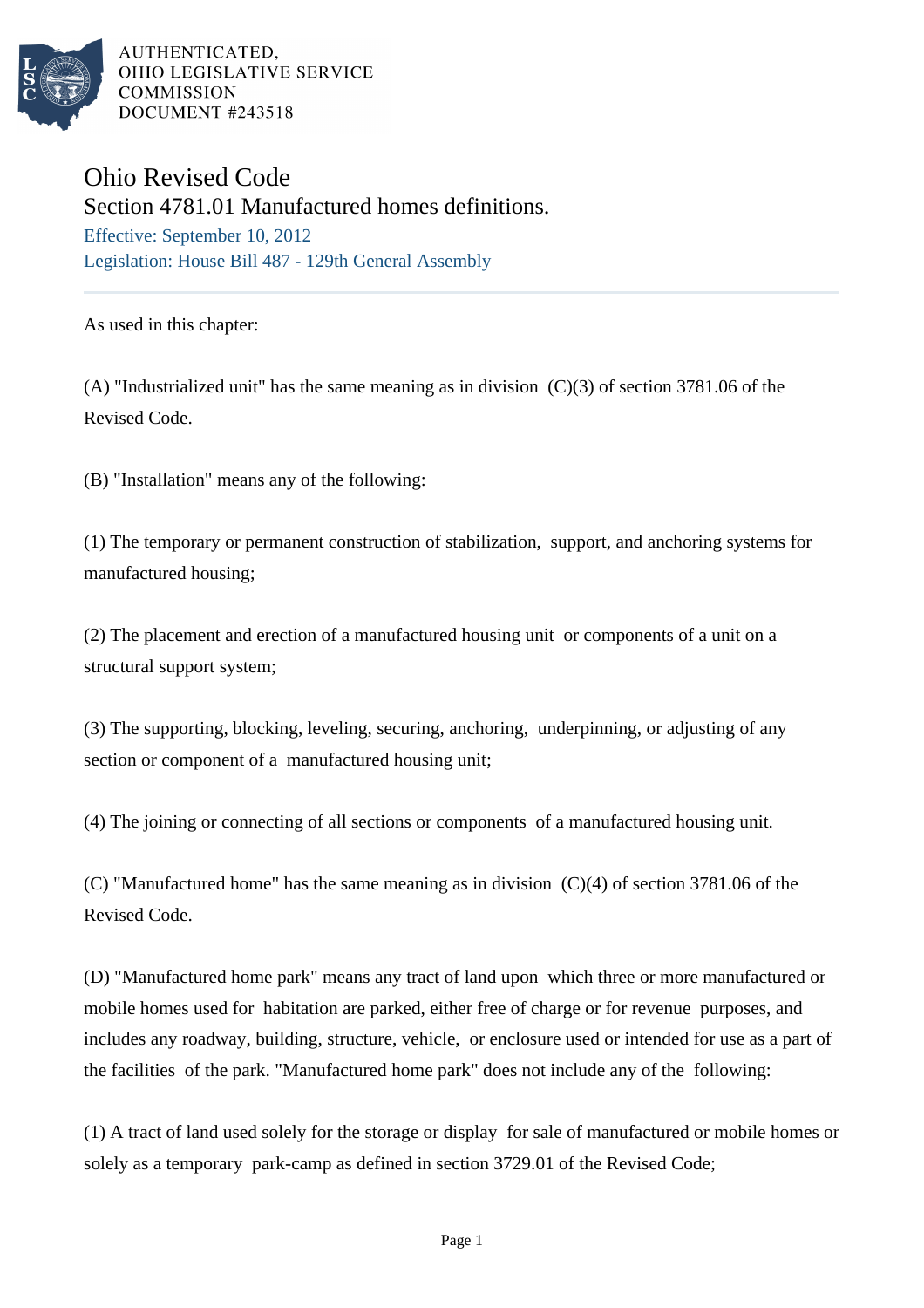

(2) A tract of land that is subdivided and the individual lots are for sale or sold for the purpose of installation of manufactured or mobile homes used for habitation and the roadways are dedicated to the local government authority;

(3) A tract of land within an area that is subject to local zoning authority and subdivision requirements and is subdivided, and the individual lots are for sale or sold for the purpose of installation of manufactured or mobile homes for habitation.

(E) "Manufactured housing" means manufactured homes and mobile homes.

(F) "Manufactured housing installer" means an individual who installs manufactured housing.

(G) "Mobile home" has the same meaning as in division (O) of section 4501.01 of the Revised Code.

(H) "Model standards" means the federal manufactured home installation standards established pursuant to 42 U.S.C. 5404.

(I) "Permanent foundation" has the same meaning as in division (C)(5) of section 3781.06 of the Revised Code.

(J) "Business" includes any activities engaged in by any person for the object of gain, benefit, or advantage either direct or indirect.

(K) "Casual sale" means any transfer of a manufactured home or mobile home by a person other than a manufactured housing dealer, manufactured housing salesperson, or manufacturer to an ultimate consumer or a person who purchases the home for use as a residence.

(L) "Engaging in business" means commencing, conducting, or continuing in business, or liquidating a business when the liquidator thereof holds self out to be conducting such business; making a casual sale or otherwise making transfers in the ordinary course of business when the transfers are made in connection with the disposition of all or substantially all of the transferor's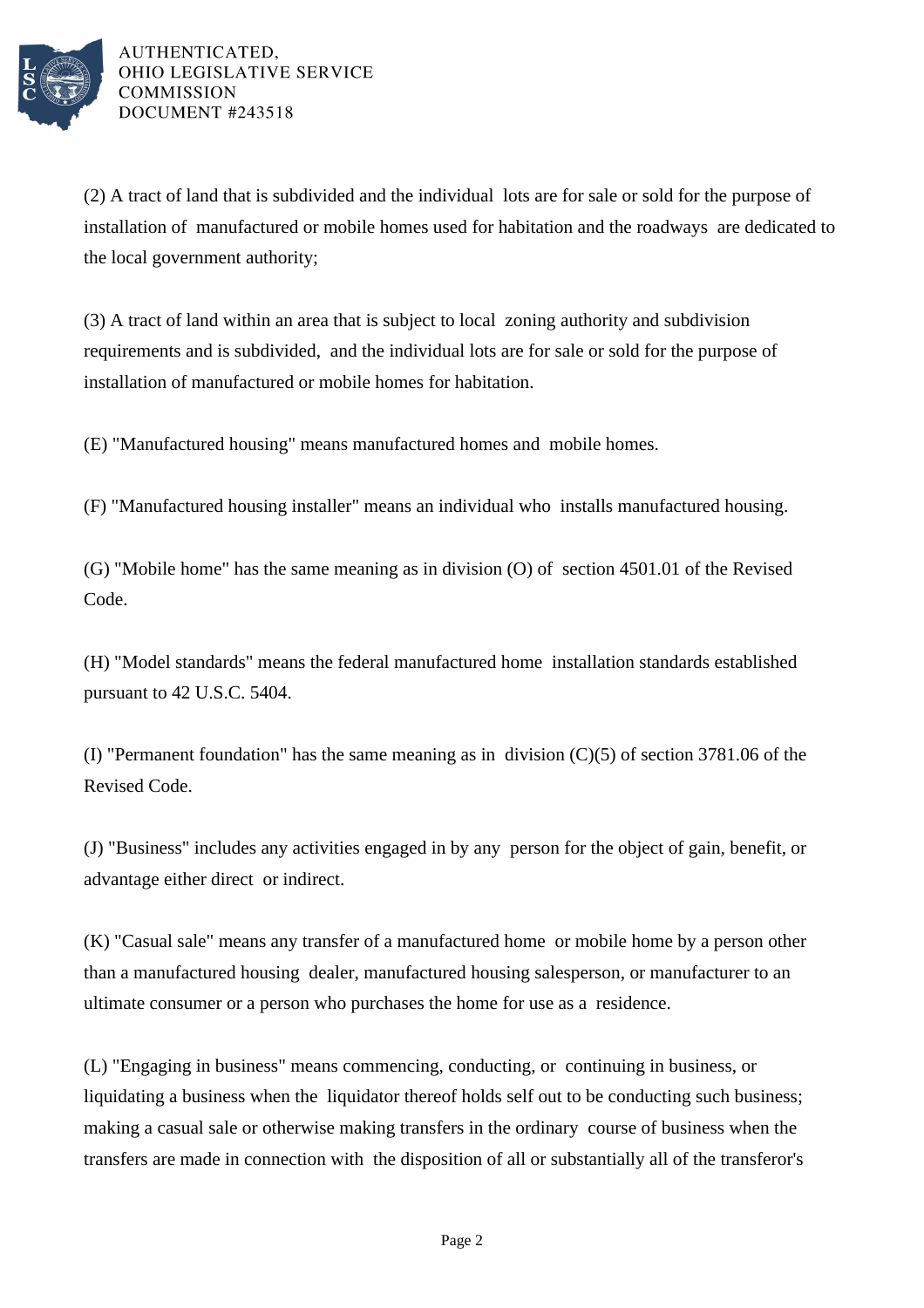

AUTHENTICATED. OHIO LEGISLATIVE SERVICE COMMISSION DOCUMENT #243518

assets is not engaging in business.

(M) "Manufactured home park operator" or "park operator" means the person who has responsible charge of a manufactured home park and who is licensed under sections 4781.26 to 4781.35 of the Revised Code.

(N) "Manufactured housing broker" means any person acting as a selling agent on behalf of an owner of a manufactured home or mobile home that is subject to taxation under section 4503.06 of the Revised Code.

(O) "Manufactured housing dealer" means any person engaged in the business of selling at retail, displaying, offering for sale, or dealing in manufactured homes or mobile homes.

(P) "Manufacturer" means a person who manufacturers, assembles, or imports manufactured homes or mobile homes.

(Q) "Retail sale" or "sale at retail" means the act or attempted act of selling, bartering, exchanging, or otherwise disposing of a manufactured home or mobile home to an ultimate purchaser for use as a residence.

(R) "Salesperson" means any individual employed by a manufactured housing dealer or manufactured housing broker to sell, display, and offer for sale, or deal in manufactured homes or mobile homes for a commission, compensation, or other valuable consideration, but does not mean any public officer performing official duties.

(S) "Ultimate purchaser" means, with respect to any new manufactured home, the first person, other than a manufactured housing dealer purchasing in the capacity of a manufactured housing dealer, who purchases such new manufactured home for purposes other than resale.

(T) "Tenant" means a person who is entitled under a rental agreement with a manufactured home park operator to occupy a manufactured home park lot and who does not own the home occupying the lot.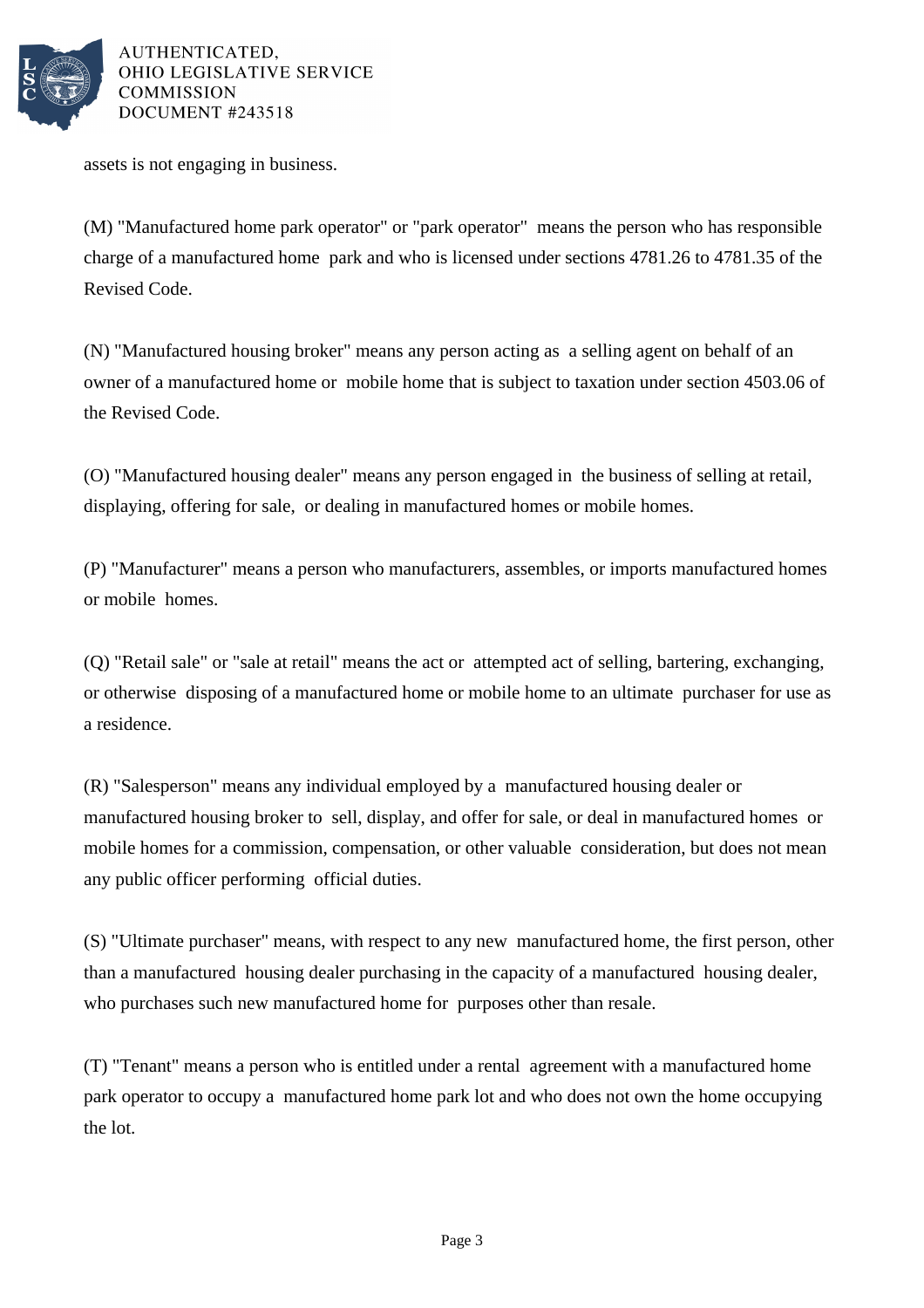

## AUTHENTICATED, OHIO LEGISLATIVE SERVICE **COMMISSION** DOCUMENT #243518

(U) "Owner" means a person who is entitled under a rental agreement with a manufactured home park operator to occupy a manufactured home park lot and who owns the home occupying the lot.

(V) "Resident" means a person entitled under a rental agreement to the use and occupancy of residential premises to the exclusion of others. "Resident" includes both tenants and owners.

(W) "Residential premises" means a lot located within a manufactured home park and the grounds, areas, and facilities contained within the manufactured home park for the use of residents generally or the use of which is promised to a resident.

(X) "Rental agreement" means any agreement or lease, written or oral, that establishes or modifies the terms, conditions, rules, or any other provisions concerning the use and occupancy of residential premises by one of the parties.

(Y) "Security deposit" means any deposit of money or property to secure performance by the resident under a rental agreement.

(Z) "Development" means any artificial change to improved or unimproved real estate, including, without limitation, buildings or structures, dredging, filling, grading, paving, excavation or drilling operations, or storage of equipment or materials, and the construction, expansion, or substantial alteration of a manufactured home park, for which plan review is required under division (A) of section 4781.31 of the Revised Code. "Development" does not include the building, construction, erection, or manufacture of any building to which section 3781.06 of the Revised Code is applicable.

(AA) "Flood" or "flooding" means either of the following:

(1) A general and temporary condition of partial or complete inundation of normally dry land areas from any of the following:

(a) The overflow of inland or tidal waters;

(b) The unusual and rapid accumulation or runoff of surface waters from any source;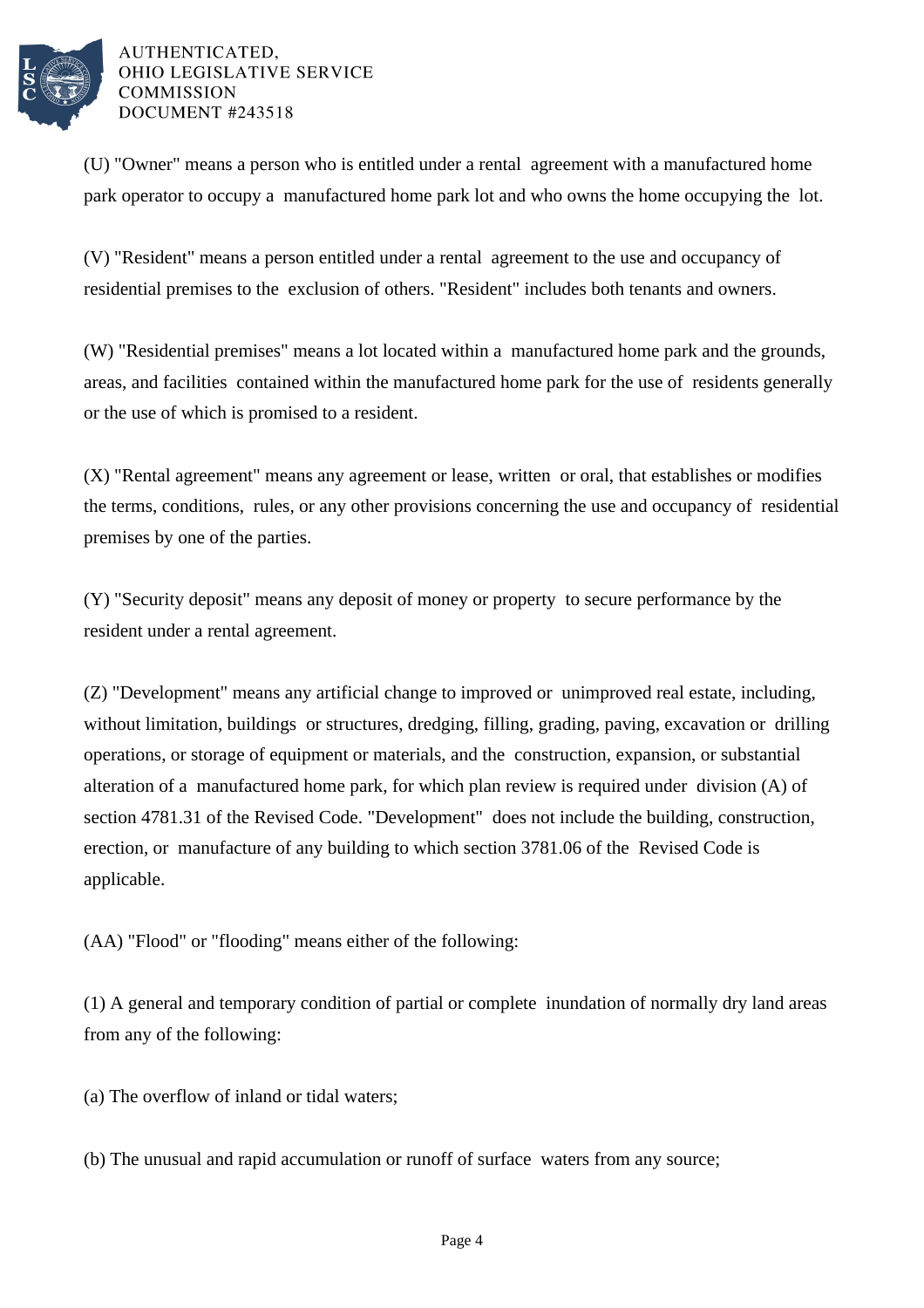

AUTHENTICATED, OHIO LEGISLATIVE SERVICE **COMMISSION** DOCUMENT #243518

(c) Mudslides that are proximately caused by flooding as defined in division (AA)(1)(b) of this section and that are akin to a river of liquid and flowing mud on the surface of normally dry land areas, as when earth is carried by a current of water and deposited along the path of the current.

(2) The collapse or subsidence of land along the shore of a lake or other body of water as a result of erosion or undermining that is caused by waves or currents of water exceeding anticipated cyclical levels or that is suddenly caused by an unusually high water level in a natural body of water, and that is accompanied by a severe storm, by an unanticipated force of nature, such as a flash flood, by an abnormal tidal surge, or by some similarly unusual and unforeseeable event, that results in flooding as defined in division  $(AA)(1)(a)$  of this section.

(BB) "Flood plain" means the area adjoining any river, stream, watercourse, or lake that has been or may be covered by flood water.

(CC) "One-hundred-year flood" means a flood having a one per cent chance of being equaled or exceeded in any given year.

(DD) "One-hundred-year flood plain" means that portion of a flood plain inundated by a onehundred-year flood.

(EE) "Person" has the same meaning as in section 1.59 of the Revised Code and also includes this state, any political subdivision of this state, and any other state or local body of this state.

(FF) "Substantial damage" means damage of any origin sustained by a manufactured or mobile home that is situated in a manufactured home park located in a flood plain when the cost of restoring the home to its condition before the damage occurred will equal or exceed fifty per cent of the market value of the home before the damage occurred.

(GG) "Substantially alter" means a change in the layout or design of a manufactured home park, including, without limitation, the movement of utilities or changes in established streets, lots, or sites or in other facilities. In the case of manufactured home parks located within a one-hundredyear flood plain, "substantially alter" also includes changes in elevation resulting from the addition